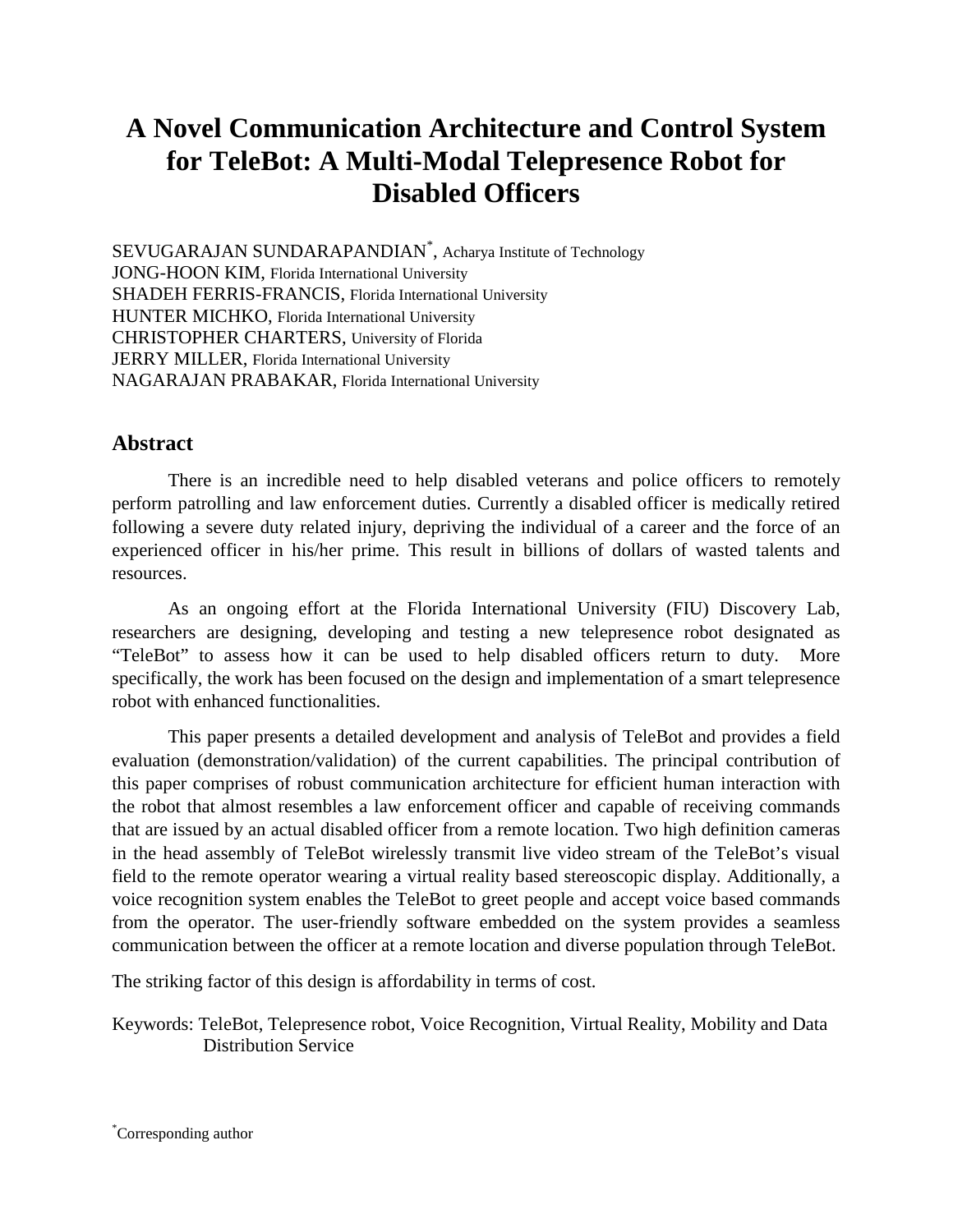Authors addresses: S. Sundarapandian\* , Electronics and Communication Engineering Department, Acharya Institute of Technology, Soldevanahalli, Bangalore, Karnataka – 560107, India; J.H. Kim, S. Ferris-Francis, H. Michko, J. Miller and N. Prabakar, School of Computer and Information Science, Florida International University; C. Charters, University of Florida.

## **Introduction**

With recent advances in computer and sensor technologies in the last few decades, the use of robots for various applications has increased enormously. Globally, many research organizations are concentrating in research and development of various types of robots based on their requirements and applications. Telepresence robotics is one such area of [robotics](http://en.wikipedia.org/wiki/Robotics) that allow human controllers to operate in remote locations through a real-time multimedia and mobility interface in a wireless mode. Remote teleoperation of advanced robotic technologies has great potential in many areas, including applications in education, deep sea exploration [Forrest et al. 2010], dangerous military missions, hazardous environments [Parker et al. 1998] off-shore projects [Heyer et al. 2010; Mazzini et al. 2011], space exploration [Fong, 2012], health care [Vermeersch et al. 2015; Becevic et al. 2015; Guillian et al. 2010; Scassellati, 2009] and telesurgery [Hannaford et al. 2013; Kong et al, 2006; Lum et al. 2009; Newman et al. 2011; Tinelli et al. 2011]. Robert Leeb et al., [2015] had designed a Telepresence robots to assist people with severe motor disabilities

Telepresence robots are controlled by a computer and accept instructions from a trained human operator to perform user specific operations based on its design. Currently NASA and a few other space agencies are planning to use such robots for future space exploration programs. The Advanced Robotics Research Centre, UK, in their *VERDEX Project* (Virtual Environment demote Driving Experiment), has developed an experimental test bed for investigating telepresence and virtual reality technologies in the design of human-system interfaces for telerobots. [Stone, 1992]. Recently Nagendran et. al, [2015] had explored the possibility of symmetric three dimensional telepresence where both sides (participants) are "teleported" simultaneously to each other's location. Lee et al., [2015] has investigated the effects of telepresence robot types on the perceived presence of a remote sender.

Returning military veterans who have been disabled during their duty are often released from active duty and/or medically retired from the military and unable to find civilian employment due to their disabilities. In addition to military veterans, every year hundreds of police officers are forced to retire because of a disability. TeleBots offer one of the best solutions to use the skills and capabilities of the disabled veterans and police officers and maintain them in the force, without requiring the use of the officer's physical presence in the field.

In this paper, we present the design aspects of a TeleBot developed at the Discovery Lab in Florida International University (FIU). Here the researchers are working to build a TeleBot that will allow disabled veterans and police officers to reconnect with the workforce and simultaneously give them the opportunity to use their skills to remotely conduct patrol duties in urban streets through the TeleBot.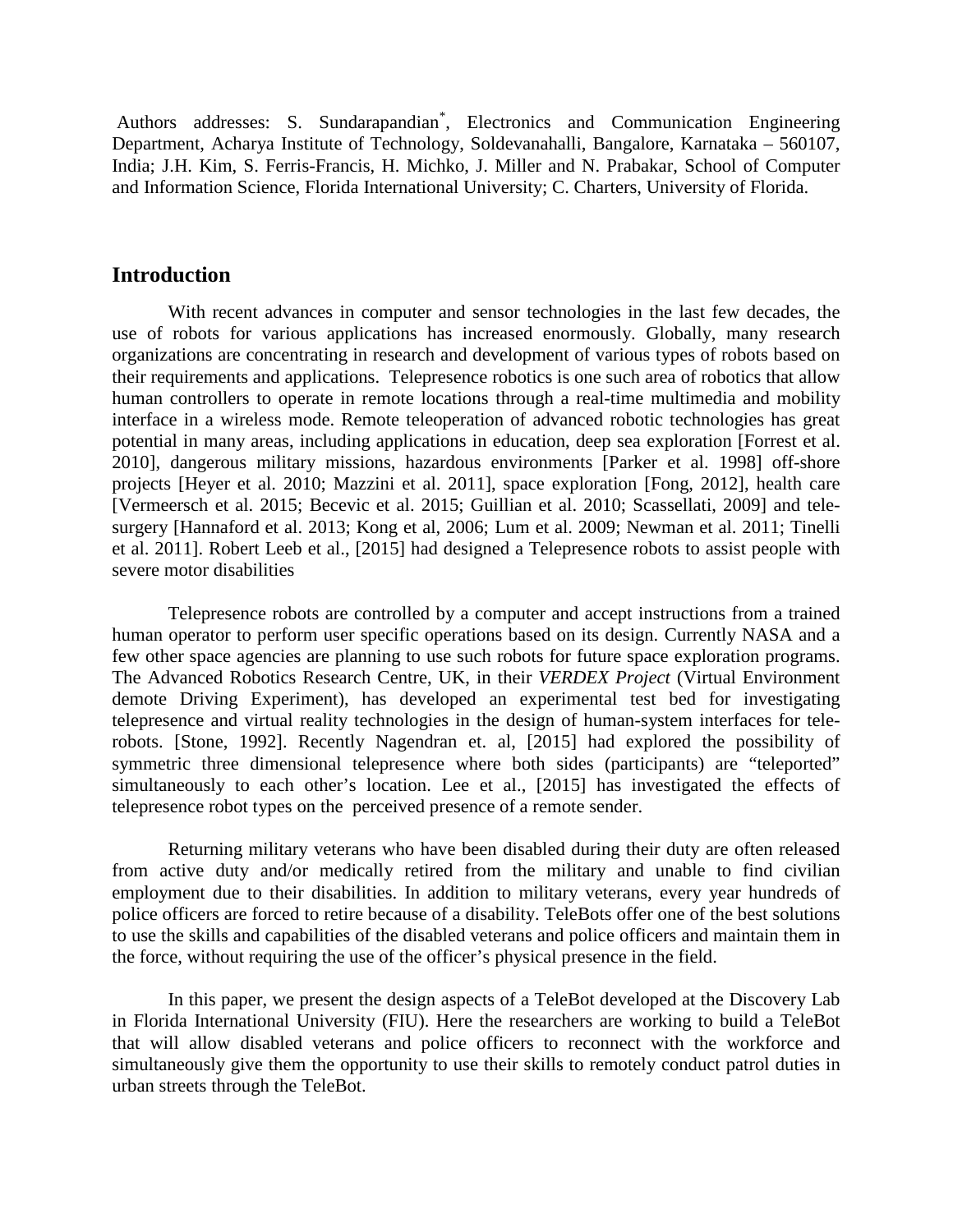#### **TeleBot Management System (TMS)**

The novelty of the TeleBot management system lies in its, light weight, optimized usage of bandwidth for video streaming, modular approach in data communication, maintaining the stability of the TeleBot by using the PID control system, a user friendly voice recognition system and stable power system. These features makes it easier for trouble shooting and maintenance. In the following sections we present in detail all the subsystems associated with the TeleBot for its normal operation. In section 1 we describe the engineering design of the TeleBot. The subsection 1.1 describe the wire frame model and its stress analysis. The sub-section 1.2 describes about the TeleBot's head assembly. This section also presents the TeleBot's vision control system and the obstacle detection subsystems that are enclosed inside the head assembly. TeleBot arm manipulation subsystem is discussed in the sub-section 1.3. In section 2 we present the three layered communication architecture and control system of TeleBot. The motion planning of the TeleBot during its operation is discussed in section 3. The implementation of user friendly voice recognition system is described in section 4. Finally, in section 5, we have presented the power system from which all the electronic modules are powered when TeleBot is in operation.

#### **1. The Engineering Design**

In this section, we present the details about the designing of both the internal and external mechanical body frame work of TeleBot. A simulation study on stress analysis of the wire frame model is also discussed. In this section, we also present the vision control system of the TeleBot.

#### **1.1 Wire Frame model**

The entire body frame work was modeled and optimized using 3D CAD engineering programs [Solid works Corp. MA, USA] to make it viable for physical construction based on feasibility, limitations of manufacturing, materials, budget, and time. The skeleton of the TeleBot was engineered by focusing on two main aspects, simplicity for remotely operated motions and weight distribution of the hardware. Similar to human anatomy, the TeleBot has a spine and rib cage to protect the internal hardware. The structure of the metal frame has a foundation of a continuous backbone [Cibert and Hugel, 2013], which bears most of the robot's weight. For increased stability, the heavy lithium-ion rechargeable batteries have been placed in the lower compartment located at the bottom of the TeleBot.

Fig. 1a shows the physical TeleBot exterior frame work for the real world. The internal frame work of the TeleBot is shown in Fig. 1b and Fig. 1c shows the present TeleBot model that is comprised of internal lightweight aluminum metal tubes frame work and with an exterior cover fabricated with a durable and lightweight aluminum metal sheet. The covers were designed with maintenance and convenience factors in mind [Oh et al. 2006]. Through the use of 3D printers, machining, and Computer Numerical Control (CNC) routers, the TeleBot prototype was manufactured at FIU Discovery Lab, showing feasibility of the design. The backbone frame was angled to match the final TeleBot exterior. Due to the chosen lightweight materials and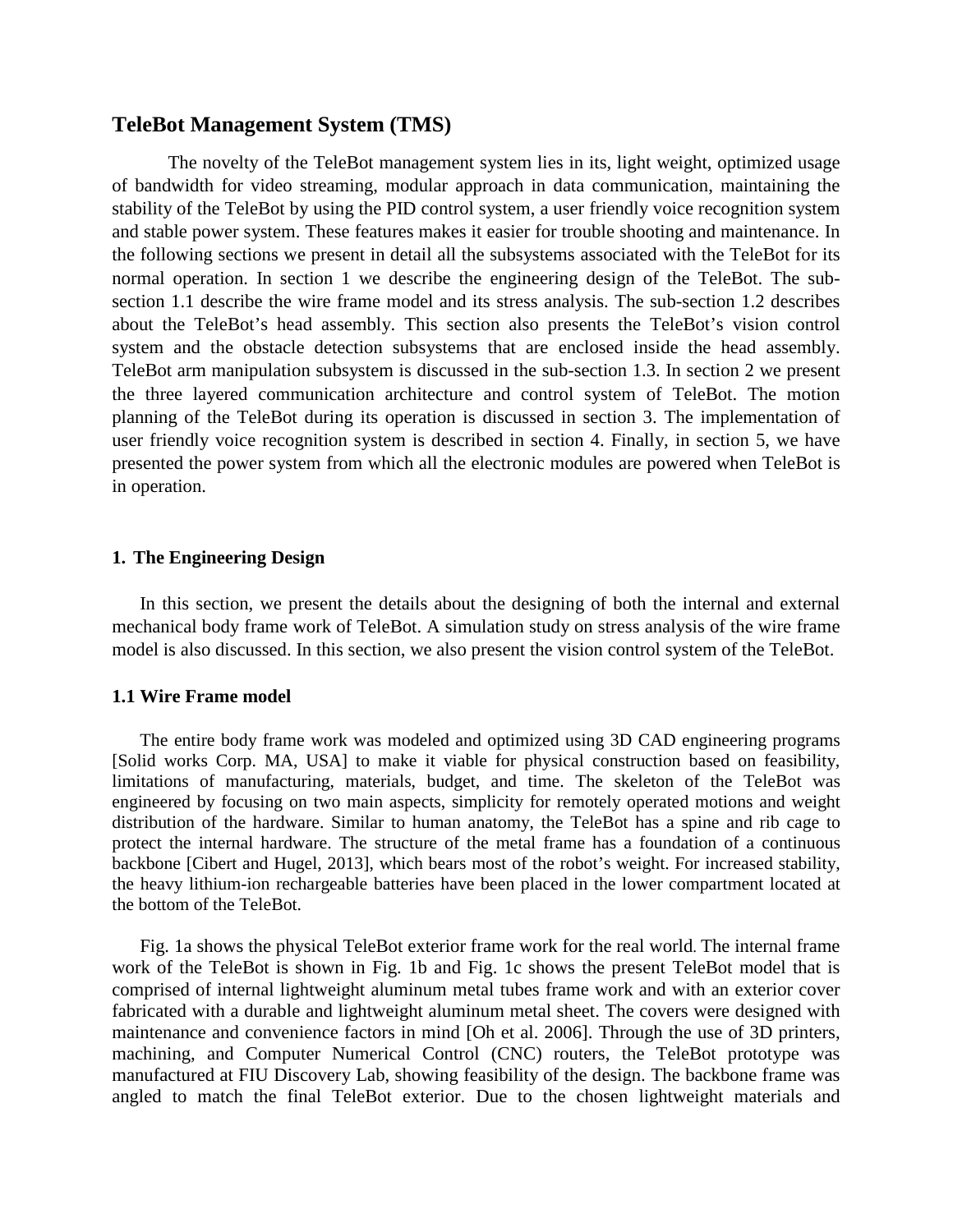hardware, the TeleBot structure is stable and withstands the given loads. Stress analysis simulation using Finite Element Analysis (FEA) [Reddy, 2006; Gilbert, 1973; Zienkiewwicz, 2005; Babuska et al. 2004] was conducted to validate its structural integrity. SolidWorks Simulation was used to perform the design analysis. The frame was designed to meet all physical requirements and the aesthetic design concept. The actual weight of the TeleBot is about 32 kg. For analysis, the weight of the entire TeleBot is set to 60 kg. This is 28 kg heavier than the predicted TeleBot weight, thus providing a better factor of safety. The vertical waist beam from analysis is replaced by a powerful linear actuator that is welded to the frame for added structural support and functionality. Fig.2 shows the simulation results of the stress analysis. From the Fig.2 it can be seen that the stress is minimum and zero at the bottom and is maximum at the waist beam support.



Fig. 1a Modified physical TeleBot exterior with frame for the real world



Fig. 1b TeleBot lightweight metal wire Fig. 1b TeleBot lightweight metal wire Fig. 1c Present TeleBot model frame angled to maintain TeleBot shape





Fig. 2 Weight on upper TeleBot frame – stress analysis of worst case scenario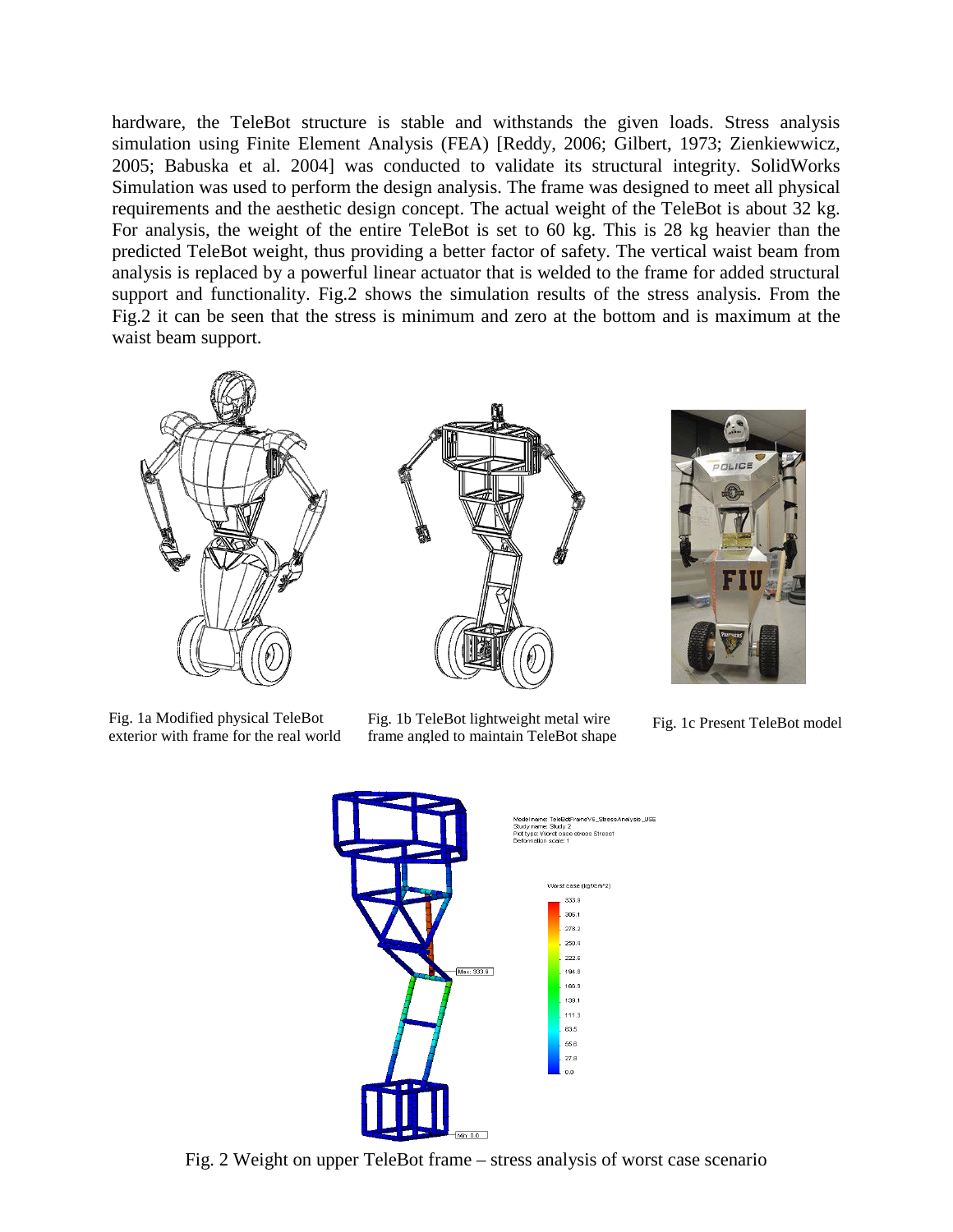| Degrees of Freedom (DOF) |               |
|--------------------------|---------------|
| Head                     | 2DOF          |
| Shoulder                 | 3 DOF X 2     |
| <b>Elbow</b>             | $1$ DOF $x$ 2 |
| Wrist                    | 2 DOF X 2     |
| <b>Fingers</b>           | 3 DOF x 10    |
| <b>Main Wheels</b>       | 2 DOF x 2     |
| <b>Body Balance</b>      | 1 DOF         |
| <b>Third Wheel</b>       | 2 DOF         |
| Waist                    | 1 DOF         |
| Total                    | <b>52 DOF</b> |

#### Table 2: Degrees of Freedom

Table 1 gives the physical dimensions of the TeleBot and the Table 2 gives the various degrees of freedom of the TeleBot.

# **1.2 TeleBot head assembly**

Height

Width

**Depth** 

**Total Weight** 

Table 1. TeleBot Dimensions

**TeleBot Specifications** 

180 cm

 $85 \text{ cm}$ 

32 kg

55.0 cm

The TeleBot's head assembly is made in house by using Makerbot® Replicator Desktop 3D Printer [MakerBot® Industries, LLC, NY, USA ]. Polylactic acid (PLA) based thermoplastic filament is used for designing. PLA is a bio-degradable polymer and is harder than ABS (*Acrylonitrile Butadiene Styrene*) thermoplastic. It melts at a lower temperature (around 180°C to 220 $^{\circ}$ C), and has a glass transition temperature between 60-65  $^{\circ}$ C, so is potentially a very useful material for 3D printing applications for making robotics parts. The head assembly encloses the vision subsystem and the associated electronics for obstacle detection.

# **1.2.1 Vision**

Video information transmitted from the TeleBot is critical for conversation and navigation. During the field operation the TeleBot will be in motion, so the information must be transferred wirelessly. Two high definition cameras act as the eyes for TeleBot similar to humans. Video transmission of the remote environment produces the largest set of sensory data to the operator. The primary difficulty faced by the TeleBot's Vision system is its susceptibility to communication problems from network failure, a reduction in networks bandwidth, latency and packet loss. The operator receives the transmitted video information of the TeleBot's visual field by wearing a virtual reality based head mounted display (HMD). The TeleBot's intelligent vision control system adjusts image quality to prevent excess delay and jitter during video transmission. The vision control system accounts for network quality, camera movement and the operators region of interest. During the peak network traffic, the video quality is optimized by maintaining the quality of the video to be high only in the operators region of interest (ROI) while degrading the quality of the surrounding environment. The ROI detection is based on the eye movements of the operator. Fig. 3 shows the implementation of vision control system in the TeleBot.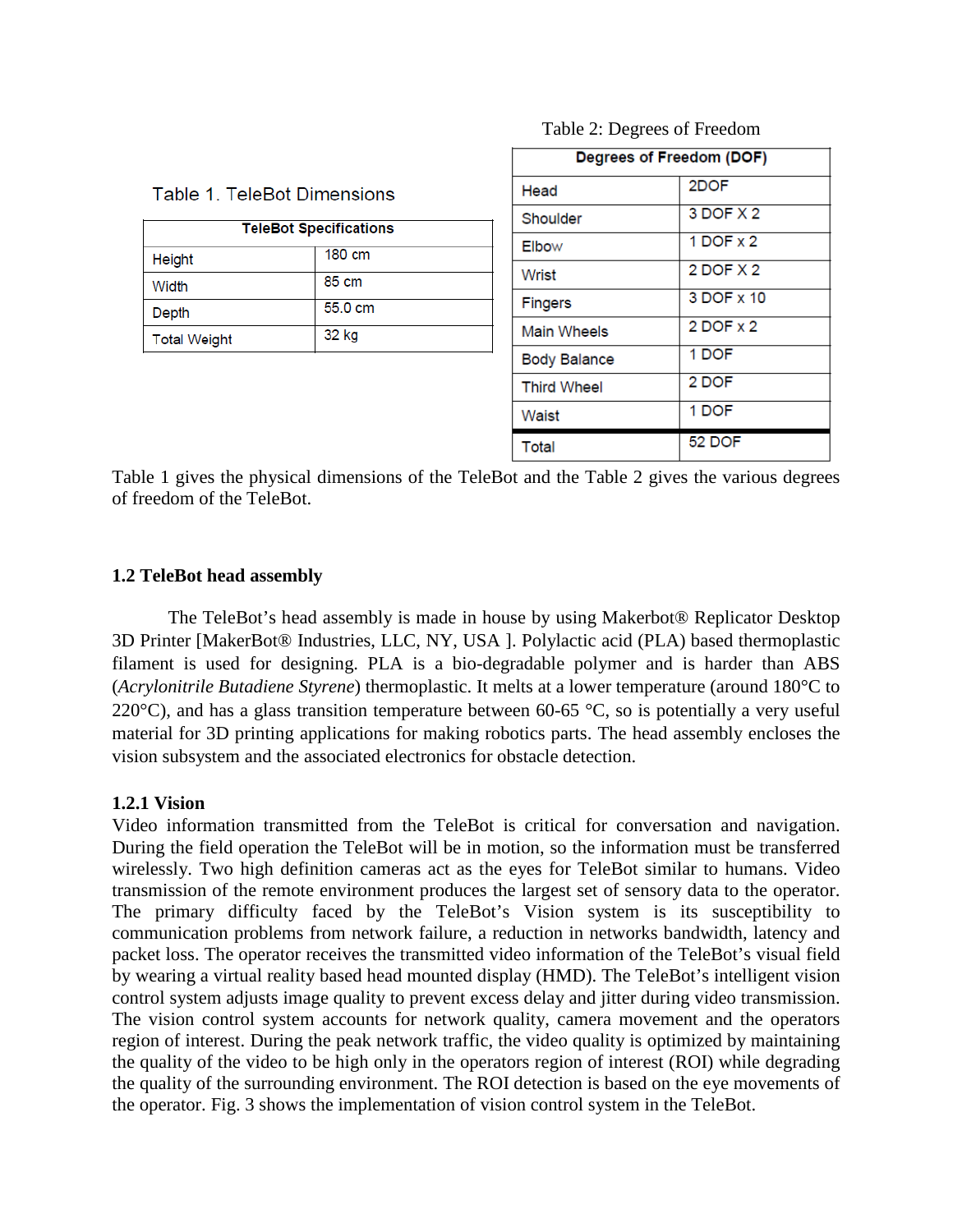

- 
- 4. Buffer image is copied and only ROI is maintained at high quality

7. Both images arrive to the operator and are processed by the operators software 8. Merged image is displayed to the operator

Fig. 3 TeleBot vision control system

#### 1.2.2 **Detection of Obstacles**

TeleBot uses a Maxbotix LV-EZ1 sensor [MaxBotix Inc., MN, USA] as shown in Fig. 4 for detecting the obstacles in its path. This unique sensor uses sound pulses to detect obstacles.



Fig. 4 Ultrasonic Sensor

LV-EZ1 sensor sends out pulses of ultrasonic sound at a frequency of 41KHz and listens for the reflection of the sound off nearby objects. The distance of the object is determined by calculating the total time between the transmission and reception of ultrasonic pulses. For example, the round trip time for an obstacle located at 10 feet away from the sensor will be about 17.8 ms (velocity of sound is assumed to be 1126 feet/sec). The LV-EZ1 requires a power supply from 2.5V to 5.5V at 3mA current. We have used an Arduino microcontroller board for converting the total time taken

between the transmission and reception of ultrasonic sound pulses into distance in terms of inches (distance between the TeleBot and the obstacle). The minimum distance at which the TeleBot should stop when it finds an obstacle can be set in the Arduino module.

#### **1.3 TeleBot Arm Manipulation subsystem**

In this section, we demonstrate the feasibility and benefits of a low-cost open-source TeleBot arm manipulation subsystem. A decentralized, modular arm control subsystem is based on Blue tooth sensors so that officers with different disabilities can seamlessly switch devices in order to manipulate the robotic arms in a way that is suitable to their operational needs. In the present version of the TeleBot, the tools used for arm operation were the YEI Technology 3D-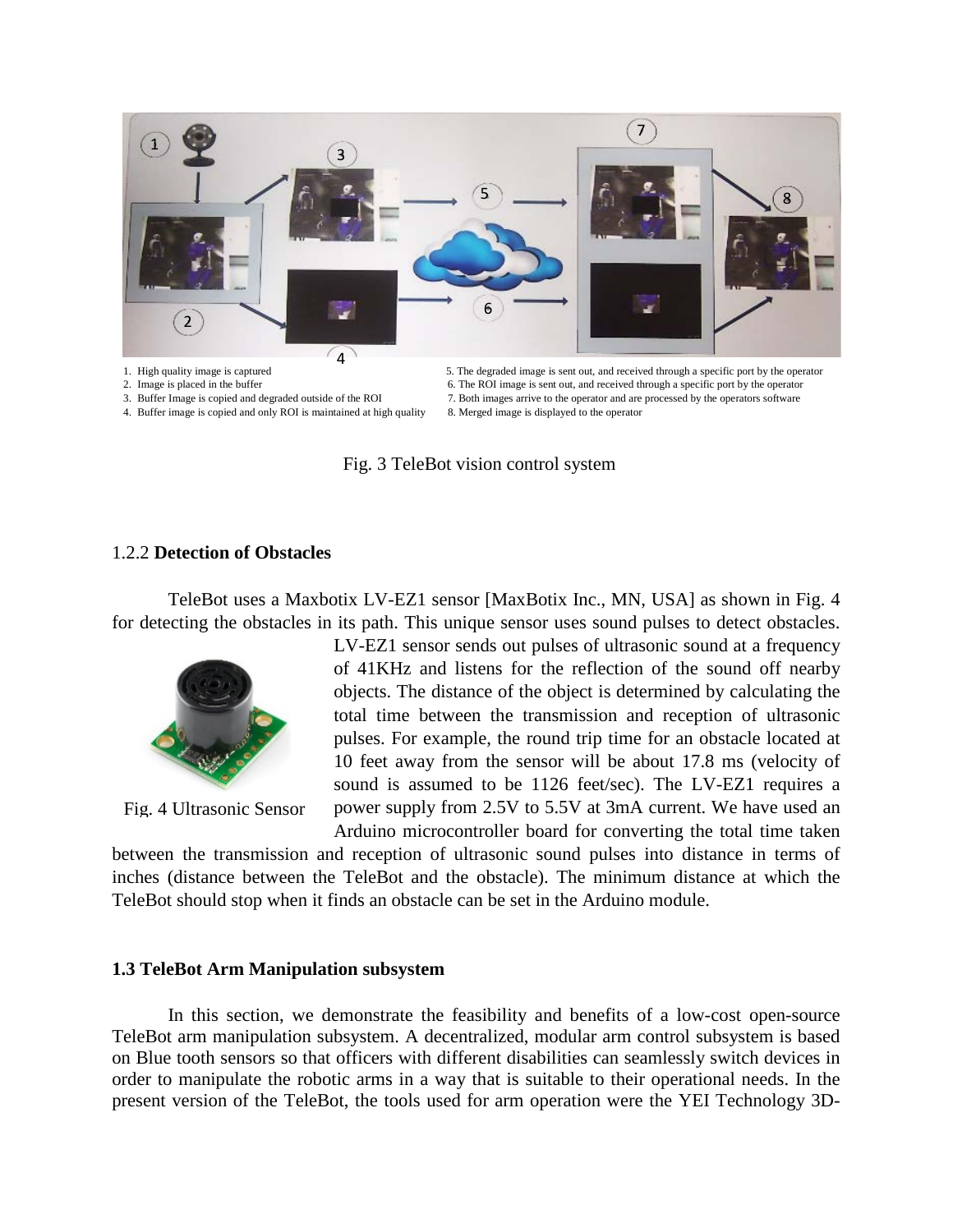Space Sensor wireless inertial measurement unit (IMU) [YEI Technology, OH, USA] sensors, the windows-based YEI MoCAP Studio [YEI Technology, OH, USA] motion capture software (modified for data transmission over TCP/IP network communication), the open source Real-Time Innovations (RTI) [Real-Time Innovations, CA, USA] Data Distribution Service (DDS) software, the Robotis CM-700 Controller [ROBOTIS INC, CA, USA] and SUB Board, and the Robotis Dynamixel MX-106R [ROBOTIS INC, CA, USA] and MX-64 servo actuators [ROBOTIS INC, CA, USA].

To operate TeleBot's arms, the Operator securely straps the 3D-Space wireless IMU sensors along the hands, lower and upper arms, back shoulders, chest, and head. As the Operator moves the arms, data from the triaxial gyroscope, accelerometer, and magnetometer embedded within these IMUs are transmitted to a listening dongle connected to a laptop/computer, which relays the data to the motion-capture software, the YEI 3D-Space MoCAP Studio. This software, uses a set of algorithms to calculate angles in order to process the orientation of each sensor. Real-time angular coordinate data (X, Y, and Z) is calculated from the sensor input for the head, elbow, shoulder joints and the wrist, of both the right and left arms. This data is formatted and locally transmitted via TCP/IP to a Master program on the same laptop/computer. Simultaneously, this software also maps each sensor to the corresponding anatomy of a virtual skeleton to visually aid the Operator, to confirm whether all the sensors are correctly mapped according to the movements of the operator. Fig. 5 shows the MoCAP software window that is used for calibrating the sensors.



Fig. 5 Screenshot of the MoCAP studio window

The operating system used for TeleBot is Linux, UBUNTU, Ver. 14.4. [Canonical Group limited, London, UK] The Master program, employs a Java-based framework utilizing the RTI DDS publish-subscribe message-passing protocol. This program formats and packages the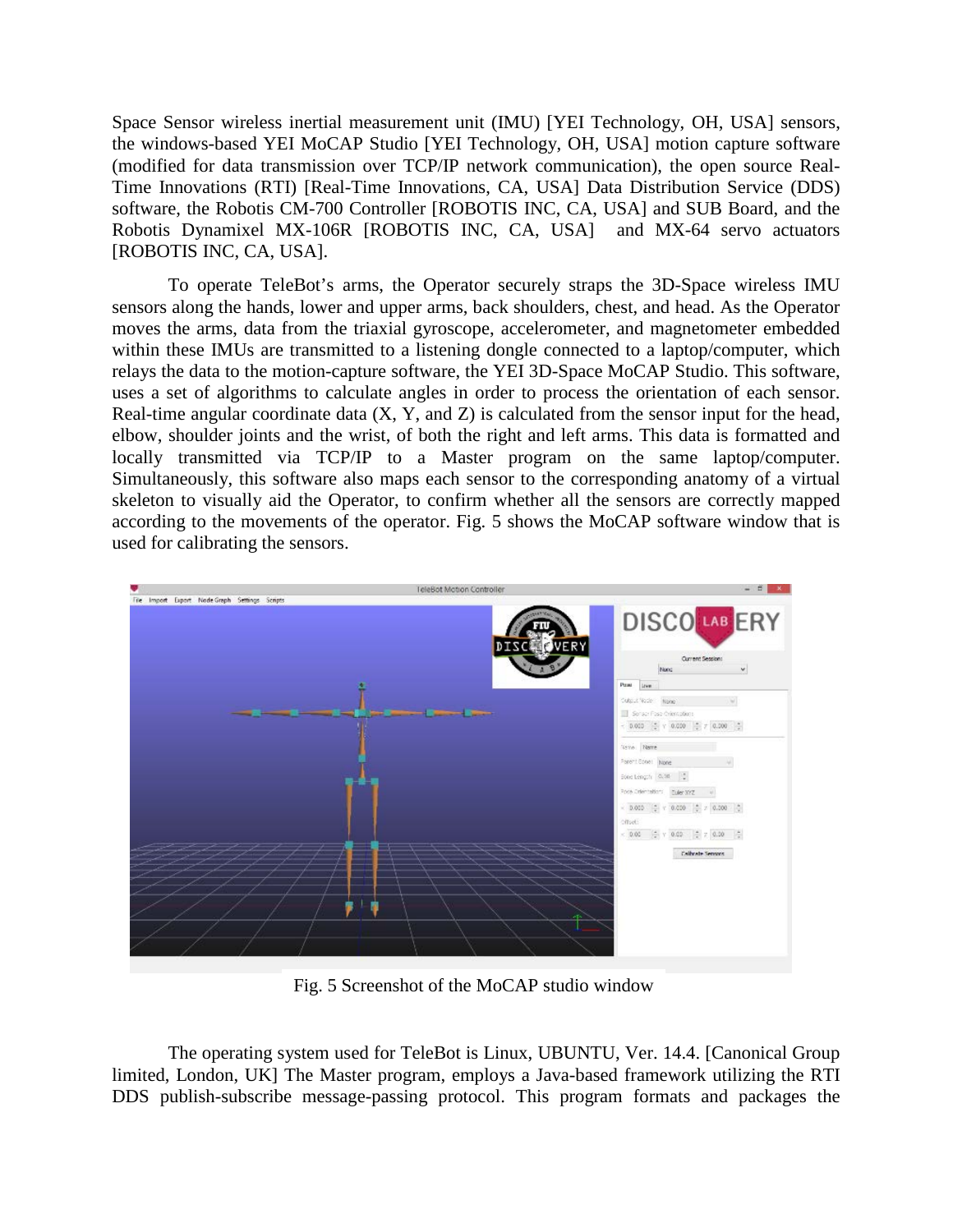collected co-ordinate data from the sensors. These data are given as an input to a mapping formula, which produces a respective servomotor position unit. The unique servo identification number, servo position unit, and servo speed unit for each joint movement, is then published onto a "topic," or a message "mailbox" in accordance to the publish-subscribe protocol.

A subscribing Java-based Slave program listens and reads the data from the topic, and passes this data to the Robotis CM-700 controller, which communicates with six daisy-chained Robotis Dynamixel servo actuators on each robot arm and two in the robot neck. These servomotors rotate to the position given in the sent data, mimicking the arm movements of the Operator. If the Master or Slave program is prematurely terminated, the other side will continue to publish data to the topic or listen for data from the topic without termination or interruption; the Master and Slave are unaware of the presence of each other, which is key to the reliable, remote operation of TeleBot.

#### **2. The Communication Architecture/Control System**

For an effective deployment of TeleBot, several communications need to be supported between the operator at a remote site and TeleBot. Further, these communications interface a variety of devices over different communication media such as Bluetooth, wireless, etc. Moreover, the system should support communications from the operator to TeleBot as well as from TeleBot to the operator. A modular framework is essential for the implementation of this heterogeneous communication to minimize software development and maintenance, and to improve communication reliability.

 We propose a three layer communication architecture as shown in Fig. 6. The operator interface layer associates communication with devices that are at the operator site to the communication system. Some of them are input devices such as IMU Bluetooth sensors, Kinect, voice command input, etc. and others are output devices like head mount stereoscopic display, haptic feedback sensors on fingers, etc. Similar to the operator interface, the TeleBot interface bridges the communication system with TeleBot components. To modularize this diverse communication, we introduce a middle layer known as Data Distribution Service (DDS) that forms the communication platform between the operator interface and the TeleBot interface. Any communication from an input device/component will be published at the DDS layer as an article. Any device/component that is a recipient of a communication will subscribe to the article at the DDS layer.

 This publish-subscribe modular approach also supports multiple devices for concurrent subscription to the same article. Additionally, this framework facilitates a multi-modal interface (Bluetooth, wireless, voice command, etc.) that would improve fault tolerance and reliability of the TeleBot operation. Addition of any new device requires a simplified development of the plugin for the device to DSS either as a publisher or a subscriber. This modular feature reduces the complexity of the system and enhances the reliability and performance.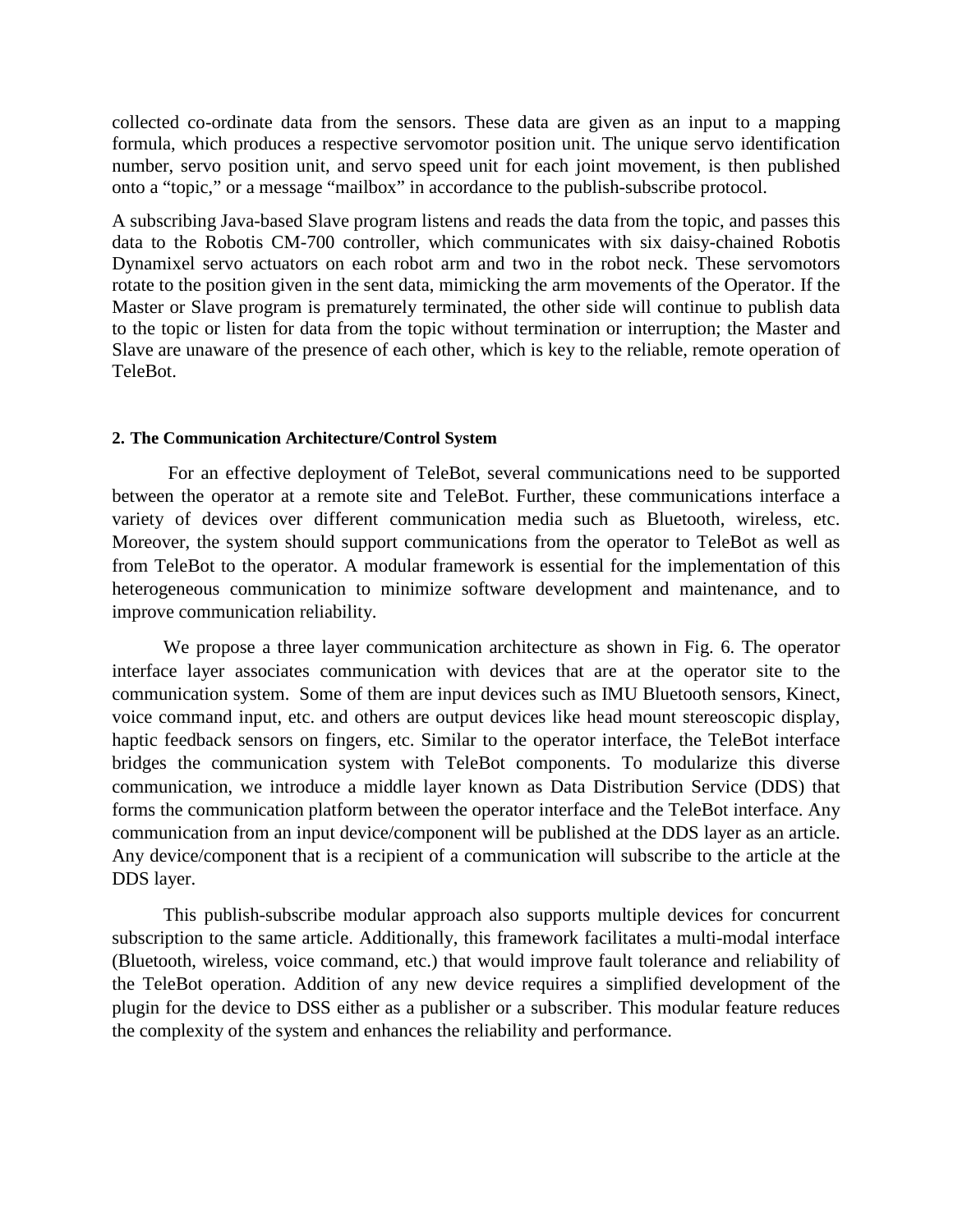

Fig. 6 TeleBot Communication Architecture/Control System

#### **3. The Motion Planning**

In this section we describe the implementation of motion planning in TeleBot. The TeleBot Mobility System currently operates as a three-wheeled platform, comprised of two drive wheels at the front of the TeleBot and a swiveling caster wheel suspended by a linear actuator from the back of the TeleBot. The TeleBot uses differential steering powered by an Arduino Mega and a VNH5019 motor driver [Pololu Corp. NV, USA], that communicates with TeleBot through USB and deciphers input commands from an array of various control devices.

The design of the TeleBot Mobility System is based on two wheels during the normal terrain condition and uses a third small tail wheel in very rough terrains. While the three wheeled platform provides optimal stability, the two wheeled platform adds an increased maneuverability and a smaller turning radius, allowing for TeleBot to perform more precise drive maneuvers in tighter spaces. This added capability requires an increase in system complexity, motor capability, and intricate tire design.

Mobility System has two main components: an mbed LPC1768 [Creative Commons, CA, USA] microcontroller, powered by an ARM Cortex M3, and a CHR-UM6 IMU sensor. The mbed runs a proportional-integral-derivative controller (PID controller) to control a feedback loop that sends pulses to the motors. These pulses are proportional to the offset reading of the pitch angle, as read from the UM6 IMU. The Mobility System was developed using a small test assembly, in order to test the algorithm and response of the wheel motion before it is actually implemented on TeleBot. The UM6 IMU unit runs an Extended Kalman Filter that outputs quaternion values and the converted Euler angle representation. A set point value defined by the pitch value read from the UM6 IMU at an upright, balanced state is used to calculate the offset value, representative of the tilt forward or backward of the mobile assembly. The PID control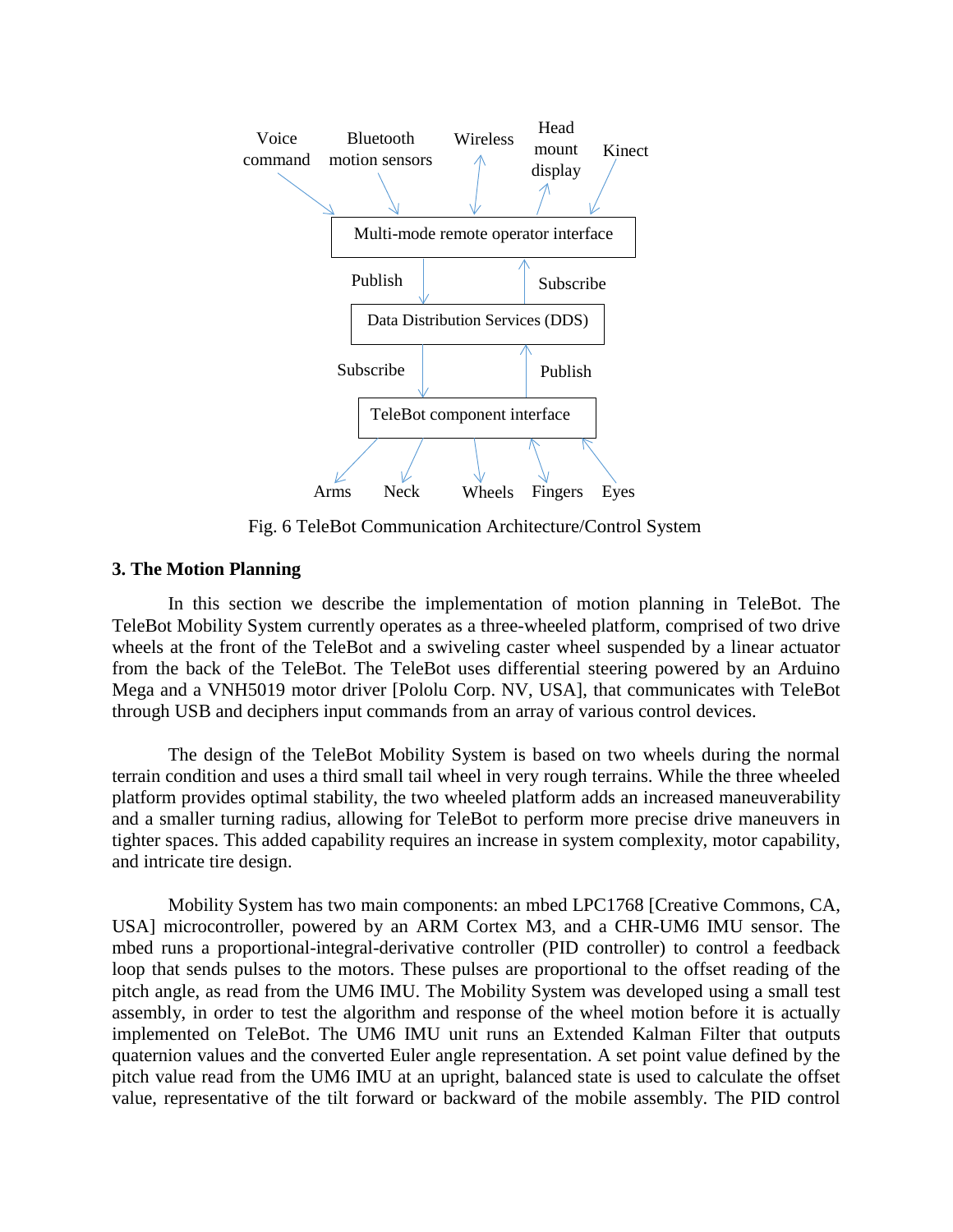loop has preset constants that are tuned during calibration to match the specific conditions of the mobile assembly, i.e., mass distribution, or slop in the wheel assembly. The PID output is sent to the VNH5019 motor driver to pulse the motors at a value directly proportional to the output given.

The mobile assembly used 12V DC brush motors and a Parallax wheel hub assembly [Parallax Inc CA, USA] of the same kind that exists on TeleBot's current Mobility System. During the demonstration/validation testing, the precision of the Denso motors was called into question, as improvements in the mass distribution of the assembly designed to even out the stresses on the motors as the assembly tilted forward or backward, didn't improve the reactivity of the PID control. The addition of optical encoders to read more absolute offset differences and to improve the quality of the set point may lead to greater responsivity of the control and more finite adjustments. Following PID control algorithm is currently used for motion control.

$$
u(t) = K_P e(t) + K_I \int_0^t e(\tau) d\tau + K_d \frac{de}{dt}
$$

where  $e(t)$  is the error offset from the set point and  $K_P$ ,  $K_I$ ,  $K_D$  are the PID coefficients. Initially the desired angle of zero pitch degrees is set, which is the pitch angle when TeleBot is upright. The current pitch angle is read from the IMU device on the TeleBot. The pitch angle is then passed through the Kalman filter to remove noise. The filtered pitch angle is subtracted from the desired angle to get the error in the TeleBots position. This error is used to calculate the Proportional, Integral and Derivative terms of the PID controller. Then each term is multiplied by the respective gain coefficients. Tuning of PID coefficients are done as follows. First all the PID coefficients were first set to zero. In the next step the P-gain  $(K_p)$  was increased until the robot began to oscillate in a consistent manner. Then the D-gain  $(K<sub>I</sub>)$  was increased until overshooting was decreased and finally the I-gain was slowly increased until the system gets completely stabilized. The block diagram of the PID control algorithm is shown in Fig. 7.



Fig. 7 Block diagram of the PID Controller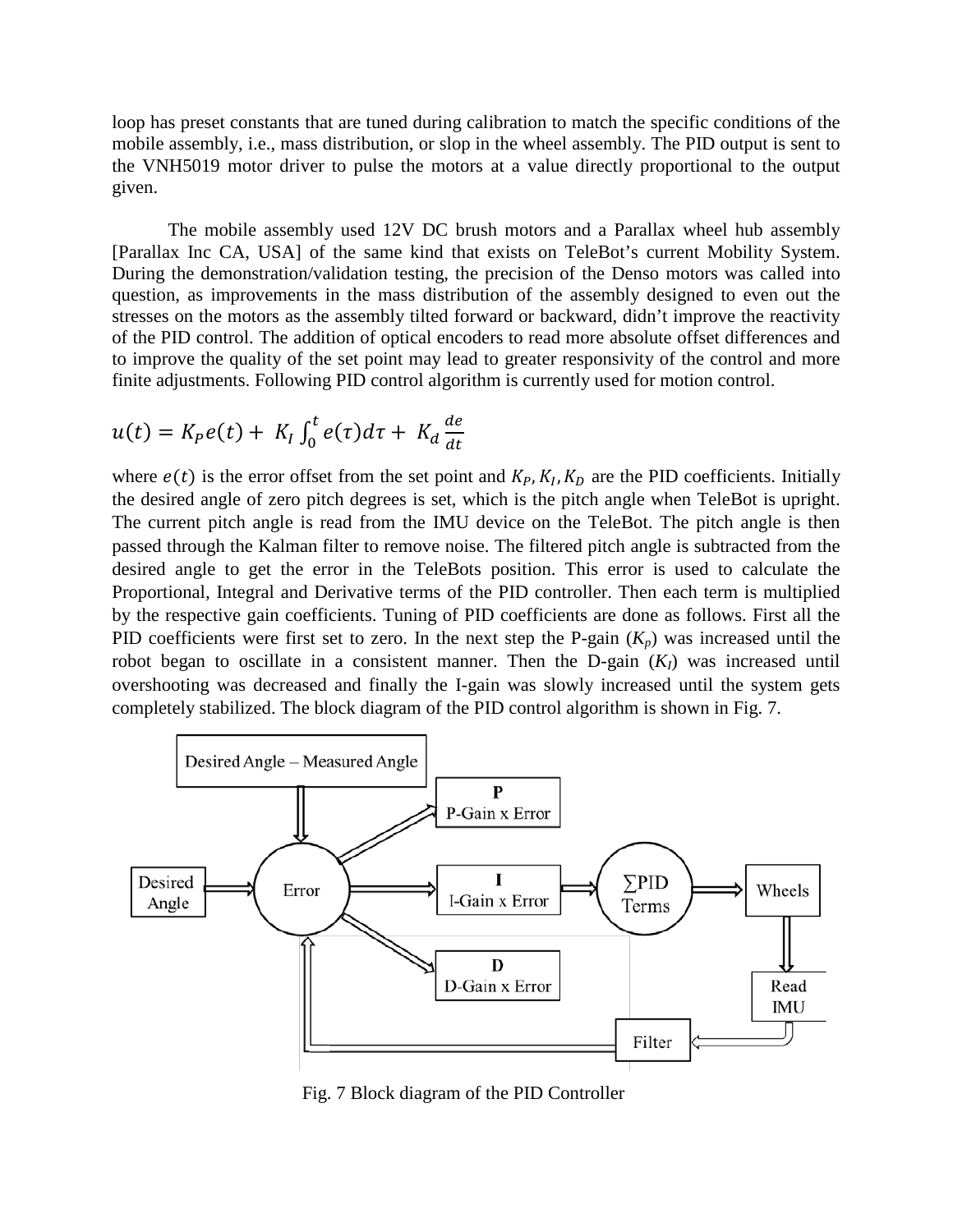#### **4. Voice Based Greeting/Control System**

During field operations, TeleBot needs a complete, well advanced ground control system to operate efficiently and to improve the performance and productivity gains. Such ground systems should be robust without any complexity. The systems should also be compact and portable, as well as user friendly, enabling the disabled operator who is controlling the TeleBot to smoothly operate the TeleBot. Finally the system should also be economical and easily sustainable in the field. A. In the case, where the operator has a disability with his/her arms, the calibration of the IMU sensors and arm control of the TeleBot becomes difficult. We overcome this problem by adding the feature of human voice based Greeting/Control system to the TeleBot.

In the current version of TeleBot, we have tested two types of voice systems:

- 1. Android, Bluetooth, Arduino microcontroller and an EMIC2 [Parallax Inc CA, USA] based greeting system.
- 2. TCP/IP and Free TTS open source based greetings/control system.

#### **4.1 Android, Bluetooth, Arduino microcontroller and EMIC2 based greeting system.**

In this section we describe the human voice based greeting system that was developed for the TeleBot. The motivation of the voice based greeting system is to enable the TeleBot to greet the people when it is in field operation (e.g., greeting drivers or road side commuter's when TeleBot is used in traffic control). In this greeting system we have used an AMR voice recognition application that translates voice to text data and sends that data via Bluetooth module. The AMR voice recognition application is an android operating system (OS) based free application that generally comes along with all types of Android OS based smart phones. HC-05 type Bluetooth module is used for receiving the text data sent from the AMR voice recognition application. For the HC-05 to receive the text data, it needs to be paired with the smart phone. Pairing can be done by using the default factory set password of "1234" for the Bluetooth module. Once the Bluetooth module is paired with the smart phone, the built in microphone in the smartphone receives the voice input and sends the voice data to the AMR voice recognition application. The AMR voice recognition application in turn converts the voice data to text and the resulting text data is sent to the Bluetooth module. Now, HC-05 module transmits the received data through the  $T_x$  pin to the  $R_x$  pin of the Arduino UNO microcontroller board. Arduino UNO board has an ATMEL's "ATmega328P" [Atmel Corp. CA, USA] microcontroller for processing the data.

The format of text strings that are sent from the AMR voice recognition application to the Arduino has a leading "\*" symbol and an ending "#" to indicate the start and ending of the text data. For example if anyone speak the word "*hello*" the AMR voice recognition application converts the voice to text and sends it to the Bluetooth module as "*\*hello*#". In the Arduino program, the ending "#" symbol is used as a stop symbol for accepting the data from Bluetooth. A simple Arduino program for the TeleBot greeting system is given below.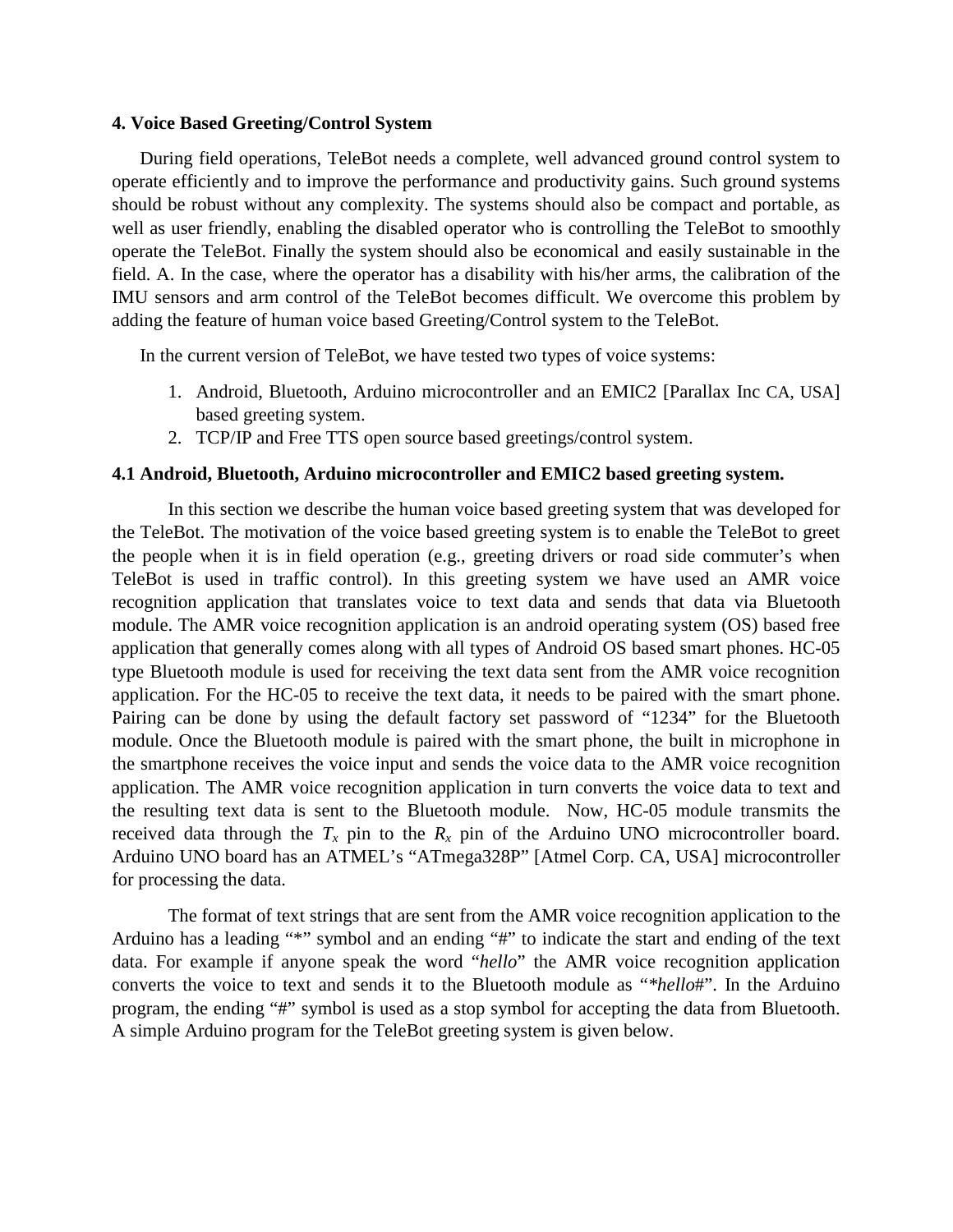```
#include <SoftwareSerial.h>
#include <AltSoftSerial.h> //AltSoftSerial library is used for sending
                              // serial data instead of Tx and Rx of the Arduino
String readString = "";
String Voice = "";
AltSoftSerial altSerial(50,48); //Pins in Arduino used for Tx and Rx
void setup() {
  Serial.begin(9600);
  altSerial.begin(9600);
   Serial.println("Discovery Lab, TeleBot Greeting System"); 
}
void loop() {
  while (altSerial.available()) {
      delay (3);
      char c = altSerial.read();
      if (c == '#') {break;} //Exit the loop when the '#' is detected 
      readString += c; 
   }
  if (readString.length() >0) {
     if (readString == "*hello") {
       Serial.println("Swelcome to Discovery Lab "); // sends message to Tx of
                                               //the arduino Leading "S" enables 
                                                //the EMIC2 to start reading the 
                                                //text
       readString = "";
 }
     else if (readString == "*how are you"){
       Serial.println("SI am fine thank you "); //sends msg to Tx of the arduino
       readString = "";
       altSerial.flush();
       Serial.flush();
     }
  }
}
```
The Arduino program checks for the input string received (including the starting character "\*" from Bluetooth Module and selects the appropriate greeting message and sends it to the EMIC2 module. The greeting message "S*welcome to the Discovery Lab*" will be selected for an input of "\**hello*"and it will be sent to the *Tx* pin of the Aruduino board. The leading character "*S*" acts as an activation bit to start the EMIC2 module to convert the text following it in to voice which will be feed into a speaker output. The Arduino program can be expanded for any number of voice inputs. Fig.8 shows the complete circuit diagram for the TeleBot greeting system.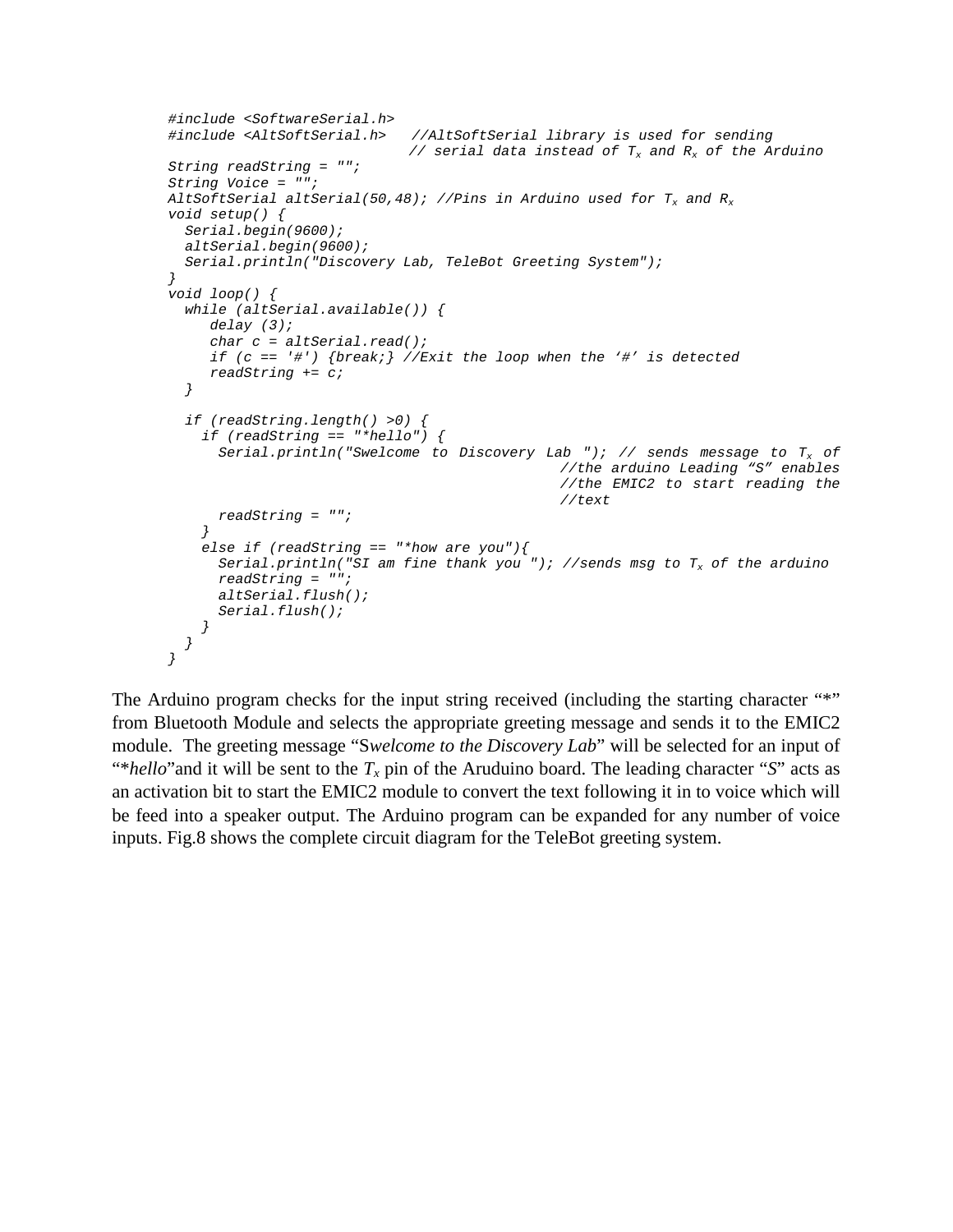

Fig. 8 Circuit diagram of the TeleBot greeting system

#### **4.2 TCP/IP and Free TTS open-source based greetings/control system.**

In the section 4.1, we described the greeting system developed for TeleBot, but due to a few constraints based on other subsystem design issues and having in mind the future updating processes, as well as the team's desire to make it very economic, we re-designed the greetings system in such a way that it can also be extended and used as a voice based control system for the TeleBot operations. One of the main constraints in the model described in section 4.1 is that it needs a dedicated serial port for communication, and moreover it needs a Bluetooth module and an EMIC2 module for operation. Also it needs an Android smart phone for voice input. In the redesigned voice recognition subsystem we have used Bitshophia's Bitvoicer software [BitSophia Software Ltd. 2013] for converting the voice to text and a free open source, Free TTS software for converting text to speech (TTS). FreeTTS is a speech synthesis application written entirely in the Java<sup>TM</sup> programming language. Since the free TTS is based on Java, it becomes easier to use this open source software along with the RTI Data Distribution Services software for controlling the TeleBot. In this model TCP/IP is used as the communication protocol for sending the text data obtained as the voice inputs through a microphone. Fig. 9 shows the block diagram of TCP/IP and Free TTS based Greeting/Control system of TeleBot



Fig. 9 Block diagram of TCP/IP and Free TTS based Greeting/Control system of TeleBot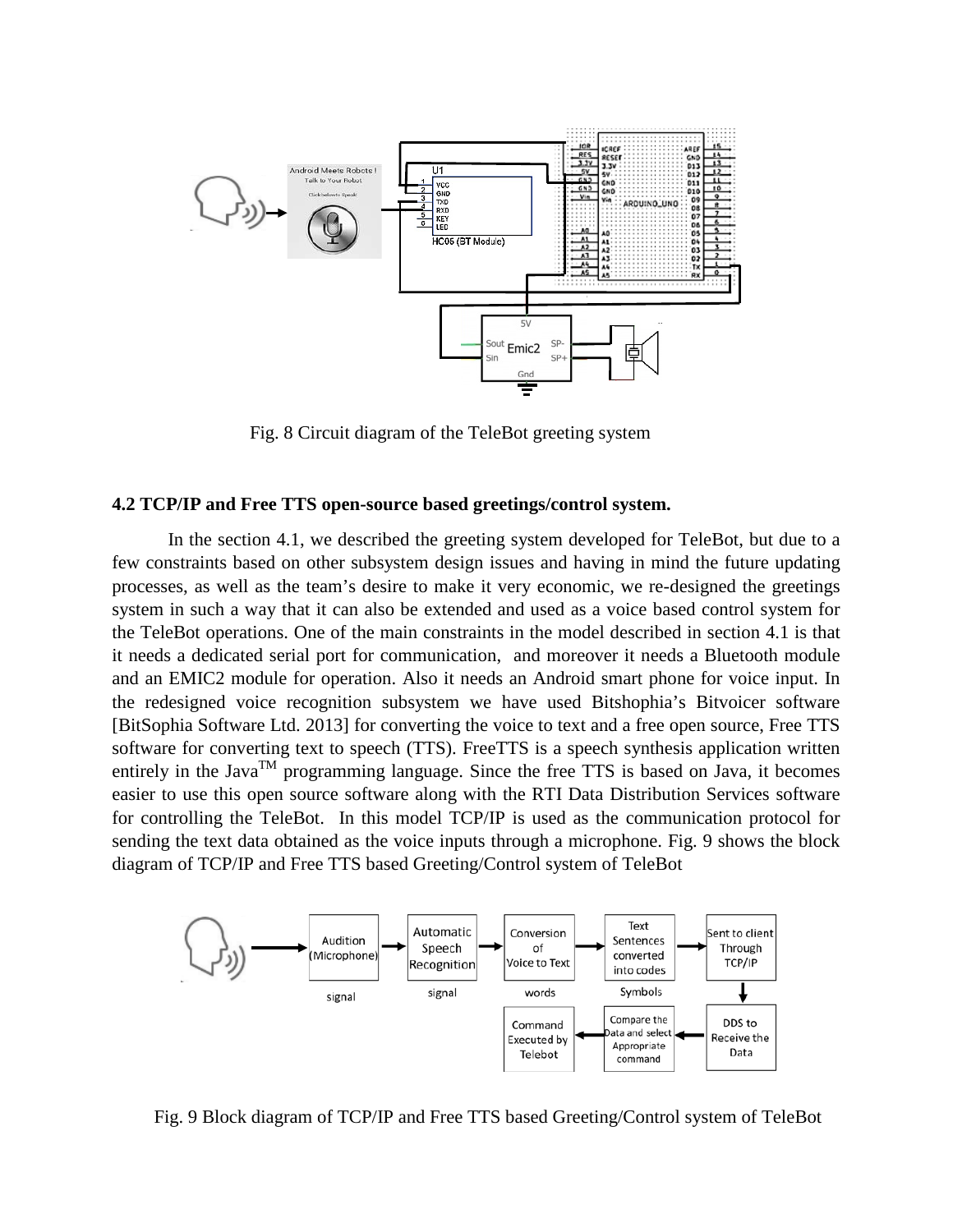Initially, the human voice is captured by the microphone connected to the computer in which the Bitvoicer software is installed. Bitvoicer interprets the voice input and converts the words or sentences into small, two letter codes. The two letter codes are defined by the users. For example, as in Section 5.1, for the word "*hello,"* the two letter code generated would be "*HL*". Now this two letter code is sent to the computer installed inside the TeleBot through TCP/IP. Then this two letter code is published by the Master program for the Voice recognition system through the DDS. The corresponding Slave program for the voice recognition system subscribes the code, taking appropriate action based upon the code words received. Again, if the code word received by the slave is "*HL,*" the message "*Welcome to the Discovery Lab*" will be played in the speaker, located inside the TeleBot. Similarly, we can send commands to the respective master program for motion control. This enables voice operation using commands such as; "Move front," "Move back," "Turn left" and "Turn right," etc. The two letter codes for these commands are MF, MB, TL and TR respectively. When these command are received by the slave program for motion control, it makes the TeleBot move forward, move backward, turn left side and turn right side respectively.

#### **5. Power System**

This section describes the redesigned model of the power system for the TeleBot. When redesigning the power system our goal was to create a system that provided a more stable and reliable power source than the original design while offering more flexibility in terms of power distribution and options. This was achieved by redesigning the original system that was comprised of four 12.8V 10Ah LiFePo4 battery packs in parallel. The batteries discharge curve showed in Fig. 10 ranged from roughly 14V maximum to a minimum of roughly 11V. These packs were used for powering wheel motors, servos of the hands and to all other electronic modules in TeleBot. But this design presented several issues.

First, the motherboard began to "brownout" when the voltage in the system dropped below approximately 12.2V which not only cut into the capacity of the battery system, but could potentially cause damage to our sensitive electronic systems such as the motherboard and sensory equipment.

Second, due to the configuration and the high impedance of the mini ITX motherboard the overall amperage that could be delivered to the system when attached to an external power source was limited, thus limiting the ability to charge the batteries, leading to long downtimes and intermittent power failures during testing and operation. Third, the batteries natural discharge curve placed 10-20% of their capacity below the dropout threshold for the systems ITX motherboard causing premature power failure.

To solve these issues we shifted our battery configuration to achieve 24V by creating two separate battery packs, each comprised of two 12.8V packs wired in series, which were then wired in parallel to achieve a constant voltage between roughly 22V and 28V. The 24V supply was then lowered via stepping transformers to the desired voltages. This afforded greater flexibility and consistency of voltage supplies as the stepping transformers corrected for voltage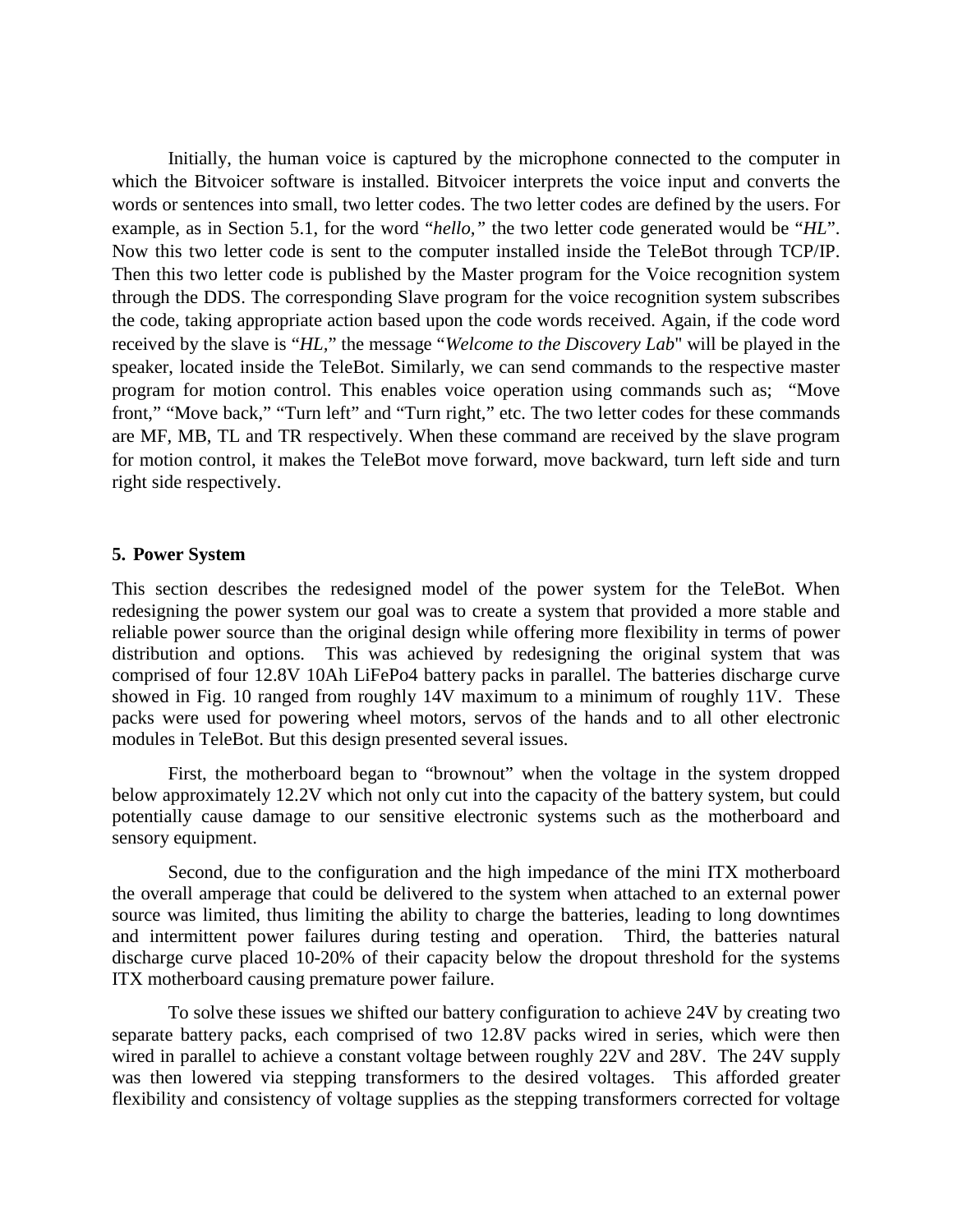fluctuations due to battery depletion maintaining a consistent supply voltage regardless of battery capacity. Another benefit being the ability to use higher voltage motors which were not previously options.



Ultimately the power system was divided into three power levels, 24V, 12.8V and 5V (not pictured). For safety, the motherboard was isolated on a separate Stepping transformer from the other parts of the system such as the mobility and arm systems. This was done to lower the risk of surges caused by sudden power drawn due to motor actuation.

Our choice to use stepping transformers was due in large part to cost as well as availability and high efficiency. The low cost and availability of this type of transformer

allowed us to implement our system in relatively little time and with a low budget. The high efficiency of this transformer meant that at most we would lose 20% of our battery capacity to power conversion with actual figures closer to 10% - 5%.



Fig.11 Implementation Scheme of TeleBot E-Stop Switch

For safety reasons a wireless E-Stop switch was implemented using a solid state relay controlled by an Arduino micro controller over Bluetooth. This allowed us to maintain safe function while simultaneously allowing mobility without a tether. With a single press the solid state relay is opened and power to all systems is deactivated until the E-Stop is reset.

## **Conclusion and Future work**

In this paper, we presented the recent research work from the FIU Discovery Lab in designing and building a low-cost, sustainable telepresence robot for use as an avatar for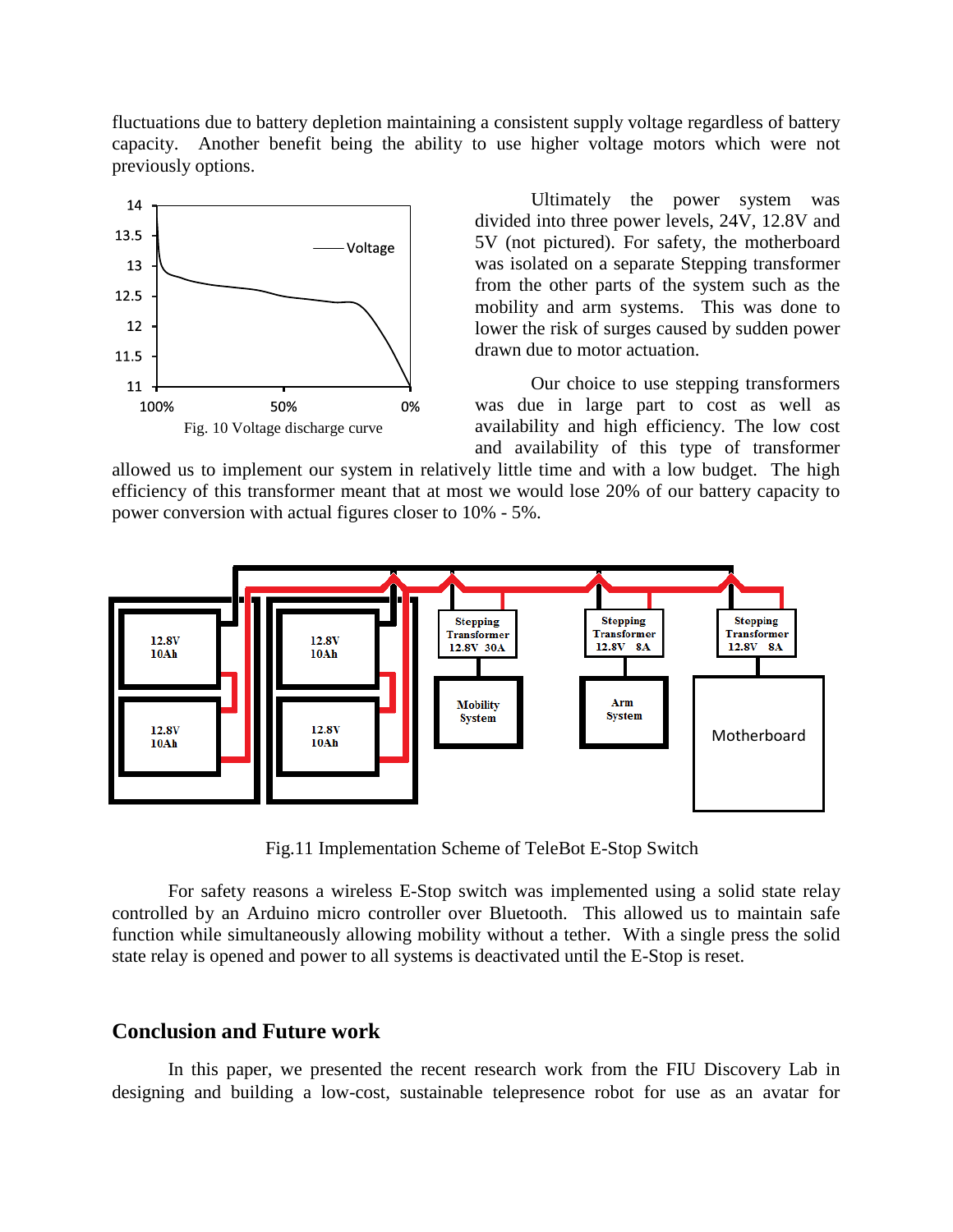disabled military veterans or police officers to perform law enforcement duties. The current prototype of TeleBot has many added features compared to its earlier versions. In the present model we adopted a modular approach for each subsystem with a novel three layered communication architecture. Additionally, the integration of a voice recognition system enables the TeleBot to greet and accept commands from the operator. Currently, we are in the process of updating the voice control system by using natural language programing, neural network and deep learning process. We are also in the process of incorporating aesthetic design into TeleBot for its wide acceptance among the general public.

#### **Acknowledgements**

This material is based upon work supported by the National Science Foundation under Grant No. CNS-1263124. The authors thank Professor S. S. Iyengar, who is the founding Director of the Discovery Lab for his support of this project. Thanks to Lt. Cmdr. Jeremy Robins for his initial contribution to the project.

# **References**

- Atmel Micro-controllers, Atmel Corporation, 1600 Technology Drive, San Jose, CA 95110 United States.
- Babuška, Ivo; Banerjee, Uday; Osborn, John E. (2004). "Generalized Finite Element Methods: Main Ideas, Results, and Perspective". Int. Journal of Comp. Methods 1 (1): 67–103.
- Barbosa. B. L, BitSophia Software Ltd. 2013.
- Becevic. M, Martina A. Clarke, Mohammed M. Alnijoumi, Harjyot S. Sohal, Suzanne A. Boren, Min S. Kim, and Rachel Mutrux, (2015), "Robotic Telepresence in a Medical Intensive Care Unit—Clinicians' Perceptions." Perspectives in Health Information Management", Summer, 1-9.
- Cibert C. and Hugel V. (2013), "Compliant intervertebral mechanism for humanoid backbone: Kinematic modeling and optimization", Mechanism and Machine Theory, Vol. 66, 32-35.
- Mbed LPC1768 Micro-controller, Creative Commons, 444 Castro Street, Suite 900, Mountain View, California, 94041, USA
- Fong, T.W. (2012), "The human exploration telerobotics project." Global Space Exploration Conference, Washington (pp. 1-12).
- Forrest, A.L., Laval, B.E., Lim, D.S.S., Williams, D.R., Trembanis, A.C., Marinova, M.M., Shepard, R., Brady, A.L., Slater, G.F., Gernhardt, M.L. and McKay, C.P. (2010), "Performance evaluation of underwater platforms in the context of space exploration." Planetary and Space Science, Vol. **58** (4), 706-716.
- Gilbert. S and Fix, George (1973). An Analysis of The Finite Element Method. Prentice Hall. ISBN 0-13-032946-0.
- Giullian, N., Ricks, D., Atherton, A., Colton, M., Goodrich, M. and Brinton, B. (2010), "Detailed requirements for robots in autism therapy."Proceedings of the IEEE International Conference on Systems Man and Cybernetics (pp. 2595 -2602).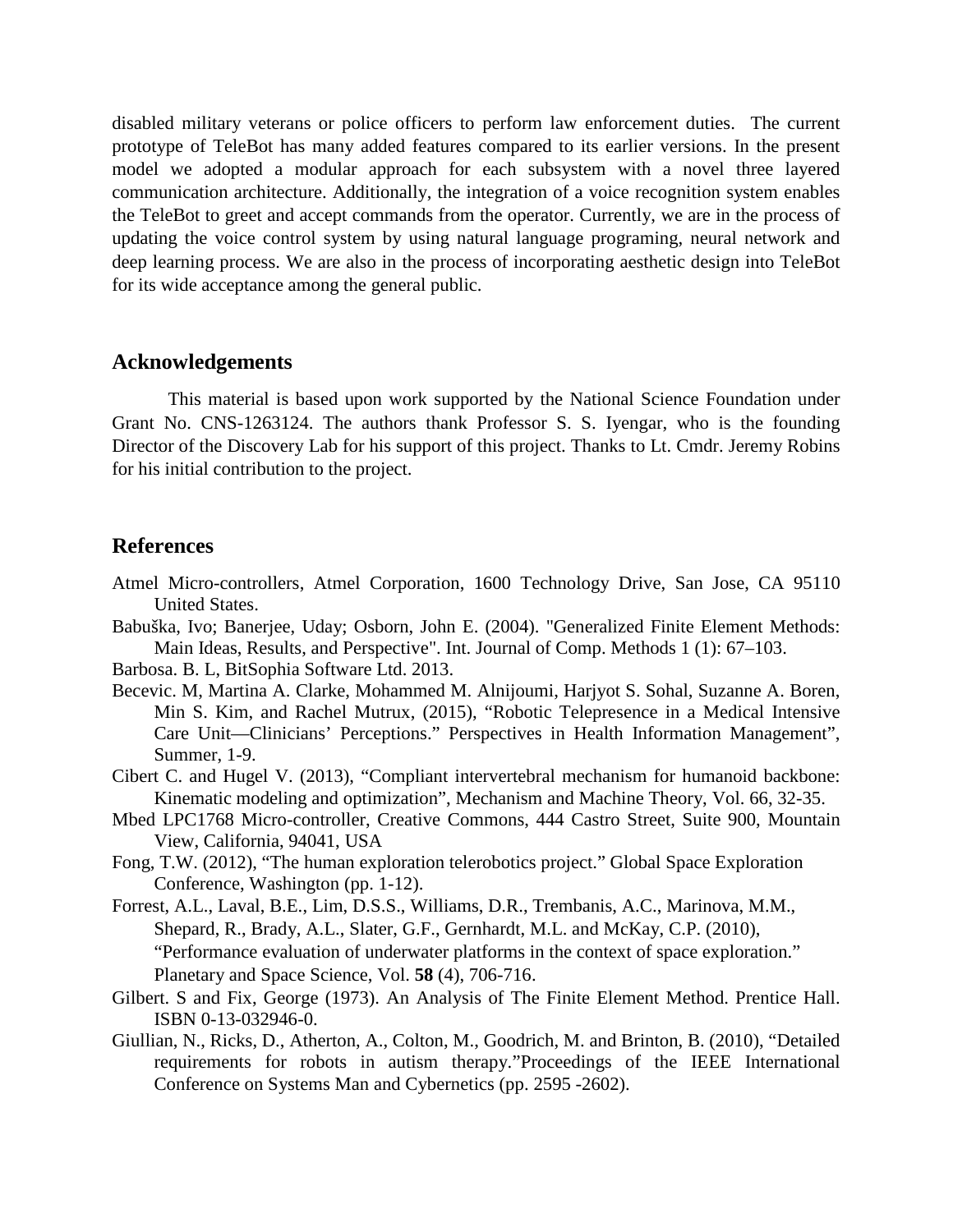- Hannaford, B., Rosen, J., Friedman, D.C.W., King, H., Roan, P., Cheng, L., Glozman, D., Ma, J., Kosari, S.N. and White, L. (2013), "Raven-II: An Open Platform for Surgical Robotics Research."IEEE Transactions on Biomedical Engineering, Vol. 60, 954-995.
- Heyer, C. (2010), "Human-robot interaction and future industrial robotics applications." Proceedings of the IEEE/RSJ International Conference on Intelligent Robots and Systems (pp. 4749-4754).
- Kong, M.X., Du, Z.J., Sun, L.N., Fu, L.X., Jia, Z.H. and Wu, D.M. (2006), "A Robot-assisted orthopedic telesurgery system." Engineering in Medicine and Biology Society, 2005, 27th Annual International Conference of the IEEE-EMBS 2005.
- Lee. H, Jung Ju Choi and Sonya S. Kwak, (2015), "The Impact of Telepresence Robot Types on the Perceived Presence of a Remote Sender." International Journal of Software Engineering and Its Applications, Vol. 9, 107-116.
- Leeb. R, Luca Tonin, Martin Rohm, Lorenzo Desideri, Tom Carlson, and Jose´ del R. Milla´n, (2015), "Towards Independence: A BCI Telepresence Robot for People With SevereMotor Disabilities." Proceedings of the IEEE, Vol. 103, No. 6, 969-982.
- Lum, M., Friedman, D., Rosen, J., Sankaranarayanan, G., King, H., Fodero, K., Leuschke, R., Sinanan, M., and Hannaford, B. (2009), "The RAVEN - Design and Validation of a Telesurgery System."International Journal of Robotics Research, Vol. 28, 1183-1197.
- Makerbot® Replicator (Desktop 3D Printer), MakerBot® Industries, LLC, One MetroTech Center, 21st Fl, Brooklyn, NY 11201 USA.
- Maxbotix LV-EZ1 sensor, MaxBotix Inc., 13860 Shawkia Drive, Brainerd, MN 56401.
- Mazzini, F., Kettler, D., Guerrero, J. and Dubowsky, S. (2011), "Tactile robotic mapping of unknown surfaces, with application to oil wells." IEEE Transactions on Instrumentation and Measurement, 60(2), 420-429.
- Nagendran. A, Anthony Steed, Brian Kelly and Ye Pan, (2015) "Symmetric telepresence using robotic humanoid surrogates." Comp. Anim. Virtual Worlds, Vol.26, 271–280.
- Newman, J.G., Kuppersmith, R.B., and O'Malley, B.W. Jr. (2011), "Robotics and telesurgery in otolaryngology.OtolaryngolClin North Am. Vol. 44(6), 1317-1331.
- Oh, J.H., Hanson, D., Kim, W.S., Kim, J.Y., and Park, I.W. (2006), "Design of Android type Humanoid Robot Albert HUBO." Proceedings of 2006 IEEE/RSJ Int. Conf. Intell.Robot.Syst., Beijing, China.
- Parallax, EMIC2 module, Parallax Inc., 599 Menlo Drive, Suite 100, Rocklin, CA 95765, USA.
- Parker, L. E. and Draper, J. V. (1998), "Robotics applications in maintenance and repair."In S. Y. Nof (Ed.), Handbook of Industrial Robotics (2nd ed., Vol. 1, pp. 1023-1036). Hoboken, NJ: John Wiley & Sons, Inc.
- VNH5019 motor driver, Pololu Corporation, 920 Pilot Rd., Las Vegas, NV 89119, USA.
- Real-Time Innovations, 232 E. Java Drive, Sunnyvale, CA 94089, United States.
- Reddy, J.N. (2006). An Introduction to the Finite Element Method (Third ed.). McGraw-Hill. ISBN 9780071267618.
- Robotis CM-700 Controller, Robotis Dynamixel MX-106R and MX-64 servo actuators ROBOTIS INC, 1 Technology Dr., Suite F213 Irvine. CA 92618.
- Scassellati, B. (2009), "Affective prosody recognition for human-robot interaction." Microsoft Research's External Research Symposium. Redmond, WA, USA.
- SolidWorks, Dassault Systèmes SolidWorks Corporation, 175 Wyman Street, Waltham, MA 02451
- Stone. R, (1992), "Virtual reality and telepresence." Robotica, Vol.10, 461-467.